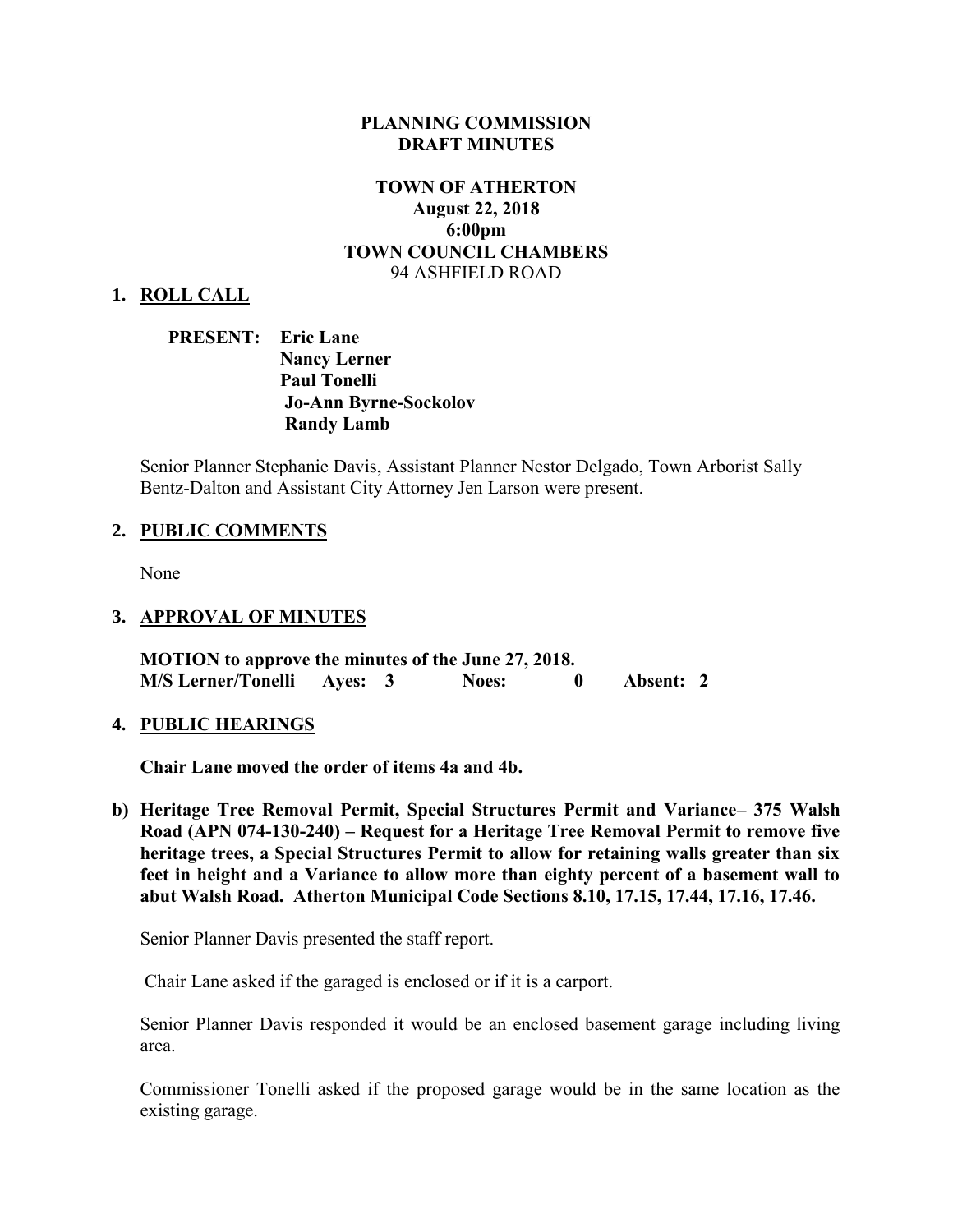Senior Planner Davis responded it would. She later submittal of plans would be required for zoning compliance.

Assistant City Attorney Larson noted the Planning Commission could specify certain height or other development standards during their deliberation.

Open Public Hearing.

Guille Castaneda, designer at Nomos Red, noted that the plans submitted to the Planning Commission would be the same submitted to Planning Staff for zoning compliance review.

Commissioner Tonelli asked if new garage would be in the same space as the old garage.

Mr. Castaneda responded the new garage would be in the same footprint as the old garage.

Chair Lane asked the height for the proposed design.

Mr. Castaneda responded it is the same as the old garage, with the only difference being it is a flat roof rather than a gable roof.

Commissioner Lerner asked if the new façade would be the same as the old garage.

Mr. Castaneda responded it would be.

Close Public Hearing

Motion to approve the Heritage Tree Removal Permit to allow for the removal of five heritage oak trees.

**M/S Lerner/Byrne Ayes: 5 Noes: 0** 

Motion to approve the Variance to allow eighty percent of a basement wall to abut Walsh Road.

**M/S Byrne/LambAyes: 5 Noes: 0** 

Motion to approve the Special Structure Permit to allow for retaining walls greater than six feet in height.

**M/S Byrne/LambAyes: 5 Noes: 0** 

**a) School Master Plan Update – 1000 El Camino Real, Menlo College (APN 070-360-100) – Request for review of 2018 Annual Master Plan Update. Atherton Municipal Code Section 17.32.050.**

Senior Planner Davis presented the staff report. She mentioned there is no Transportation Demand Management (TDM) aspect in the Master Plan update, as there was no requirement for one in the original approval.

Open Public Hearing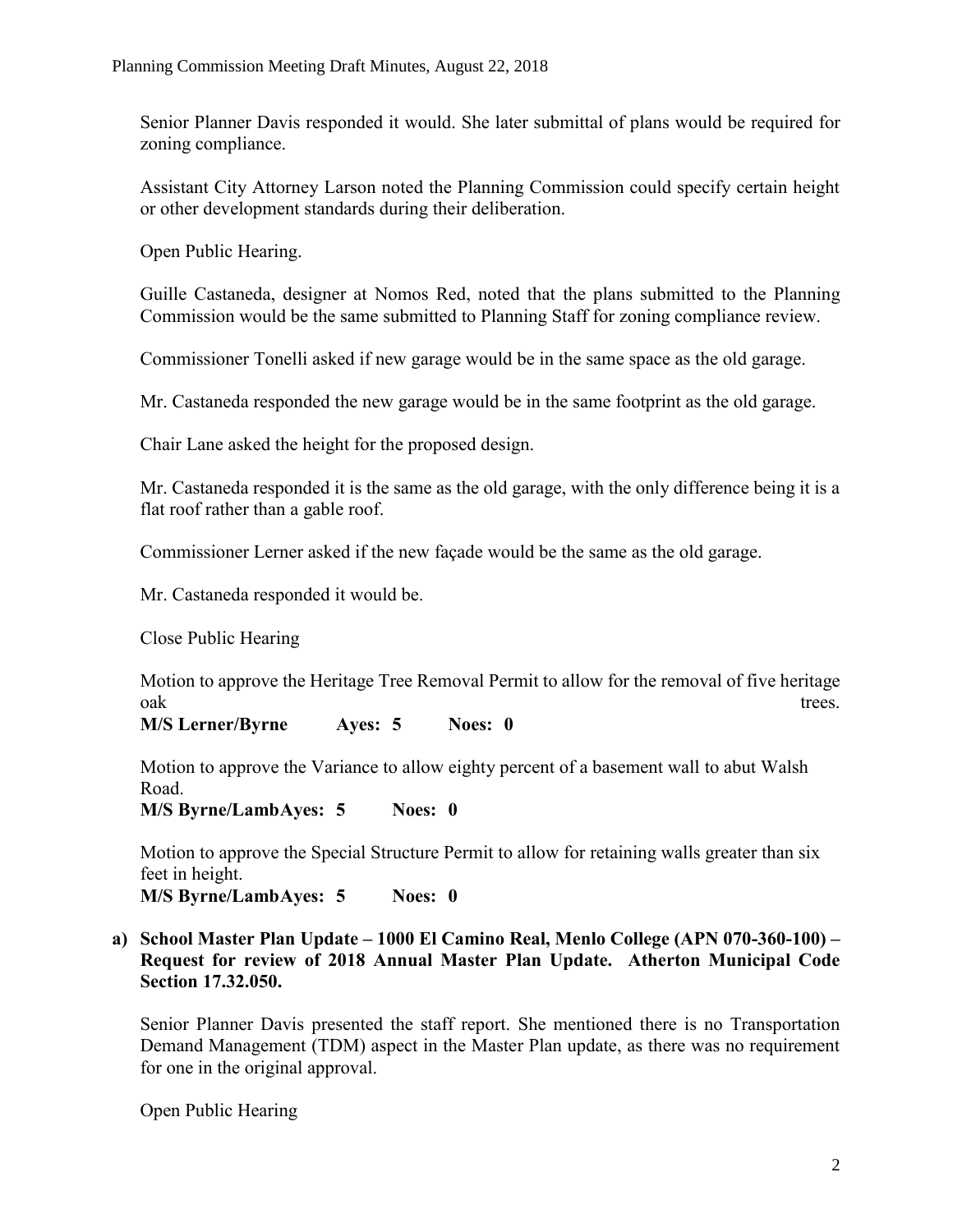Steven Weiner, President of Menlo College, gave an overview of Menlo College.

Chair Lane asked about the percentage of students that live on campus.

Mr. Weiner responded they have over 550 beds on campus, with the possibility to add more beds in existing rooms. He noted an additional 17 units for faculty and staff.

Chair Lane asked if Menlo College had looked at the traffic management plans from other schools.

Mr. Weiner responded the schedule of people in Menlo College is different from those from other schools in town. He noted that the presence of college athletics keeps students on campus later. He mentioned the College has 471 parking spaces available and that no problems were noted with traffic at the entrances on El Camino Real/Encinal Ave and Alejandra Ave.

Chair Lane mentioned the growth projected and need for a future traffic plan. He asked if the electronic vehicle chargers were used.

Mr. Weiner responded that these were used but not maximally. He mentioned the presence of Zipcar on campus, commuter benefits available, and the plans to increase the number of employees living on campus.

Chair Lane asked about the long term vision for the College.

Mr. Weiner responded they plan to hold on to traditional aspects of the college, while continuing to grow.

Chair Lane asked about any community outreach done by the College.

Mr. Weiner responded the College was present during Cartan Field discussions, neighborhood meetings, informing neighbors of any events happening on campus, and provided general updates.

Commissioner Lamb asked about the crossing areas at the intersections.

Mr. Weiner responded the intersections helped with pedestrian traffic.

Commissioner Tonelli asked what the 20% increase in enrollment projection was based on.

Mr. Weiner responded the number is based on recent recruiting as well as the large class coming in.

Close Public Hearing

Chair Lane asked what it means if the Planning Commission accepts the Master Plan Update.

Senior Planner Davis responded it means it satisfies the Municipal Code requirement for the school to provide an annual update on their adopted Master Plan.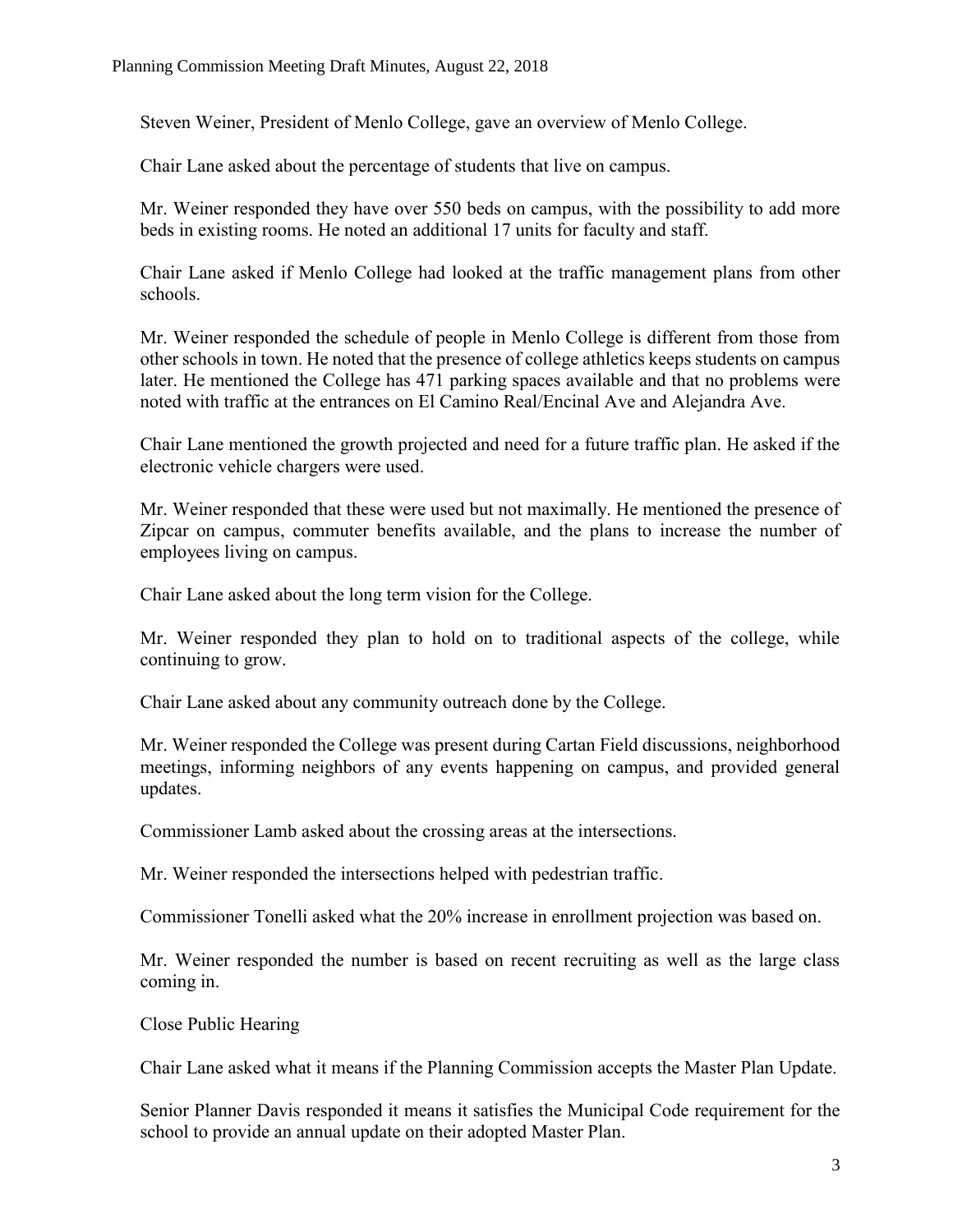Commissioner Lamb asked if a TDM was not required.

Senior Planner Davis responded that is correct.

Chair Lane asked where this requirement would have been created.

Senior Planner Davis responded it would have been a requirement at the time of original approval.

Assistant City Attorney Larson added the school was grandfathered in and that the Planning Commission cannot base the denial of the Master Plan on an aspect of the plan that is not required. She added the Planning Commission could reject the Plan Update and request the College to bring more information next year.

Motion to accept the report on the Menlo College 2018 Annual Master Plan Update. **M/S Lamb/Tonelli Ayes: 4 Noes: 1** 

## **5. NEW BUSINESS**

## a) **Discussion of Basement Garages Under Accessory Buildings**

Senior Planner Stephanie Davis presented the memo.

Commissioner Lamb mentioned the safety and noise issues with this type of structure. He also noted floor area ratio issues. He asked how many of these basement garage structures had been approved in Town.

Senior Planner Davis responded two projects had been approved. She noted these were in separate properties, but they were applied for by the same architectural firm.

Chair Lane asked if there were requirements for stairwells or if these could be added.

Senior Planner Davis responded they could be added as conditions of approval upon review.

Commissioner Lerner asked if it would be possible to have firms know of this approval requirement ahead of time or if a requirement to have stairwells for these projects could be added to code.

Senior Planner Davis responded that an Ordinande update is a process that would require legislative action, noting the Zoning code is not as detailed compared to the Building code. She noted Planning staff would be able to inform architects of this requirement prior to Planning Commission submittal.

# **6. COMMISSIONERS' REPORTS**